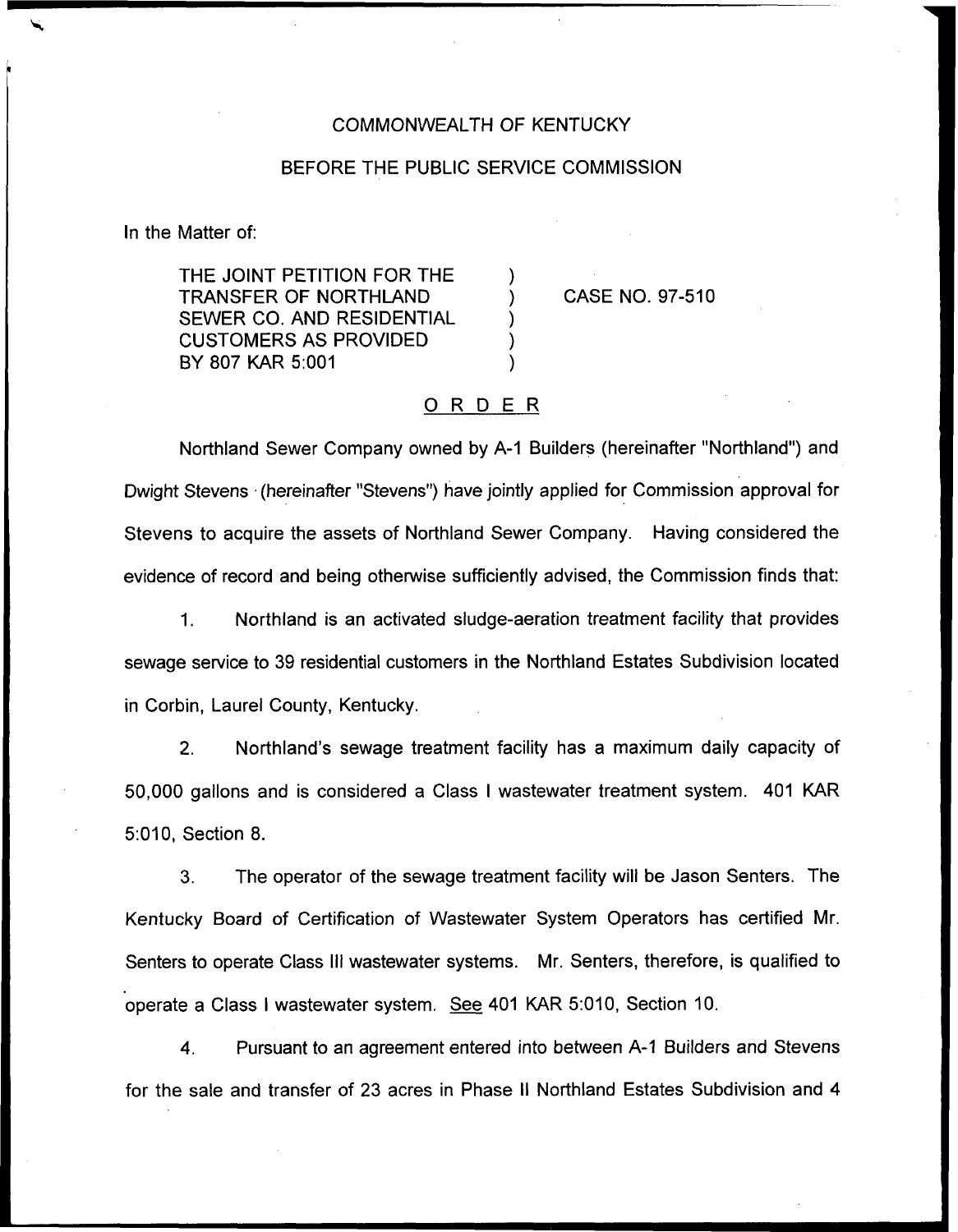acres described in Deed Book 297, Page 149 for \$30,000, A-1 Builders has agreed to sell Northland Sewer Company including the sewage treatment facility, all associated real estate and equipment in Phase <sup>I</sup> Northland Estates to Stevens for the sum of \$I.

5. Stevens has the financial, technical and managerial abilities to provide reasonable utility service.

6. The proposed transfer of Northland's sewage treatment facility to Stevens should be approved with the condition that Stevens file with the Commission an Irrevocable Letter of Credit within 45 days from the date of this Order.

IT IS THEREFORE ORDERED that:

The proposed transfer of Northland's sewage treatment facility from A-1  $\mathbf{1}$ . Builders to Stevens is approved with the condition that Stevens shall file with the Commission an Irrevocable Letter of Credit in the amount of \$5,000 within 45 days from the date of this Order.

2. Within 10 days of the date of transfer, Stevens shall file with the Commission in accordance with Commission Regulation 807 KAR 5:011 an adoption notice adopting, ratifying, and making its own all of Northland's rates, rules, classifications, and regulations on file with the Commission and effective at the time of transfer.

3. Within 30 days of the date of the transfer, A-1 Builders shall file with the commission an annual report for the sewage treatment facility for the period of 1998 in which it owned the facility.

-2-